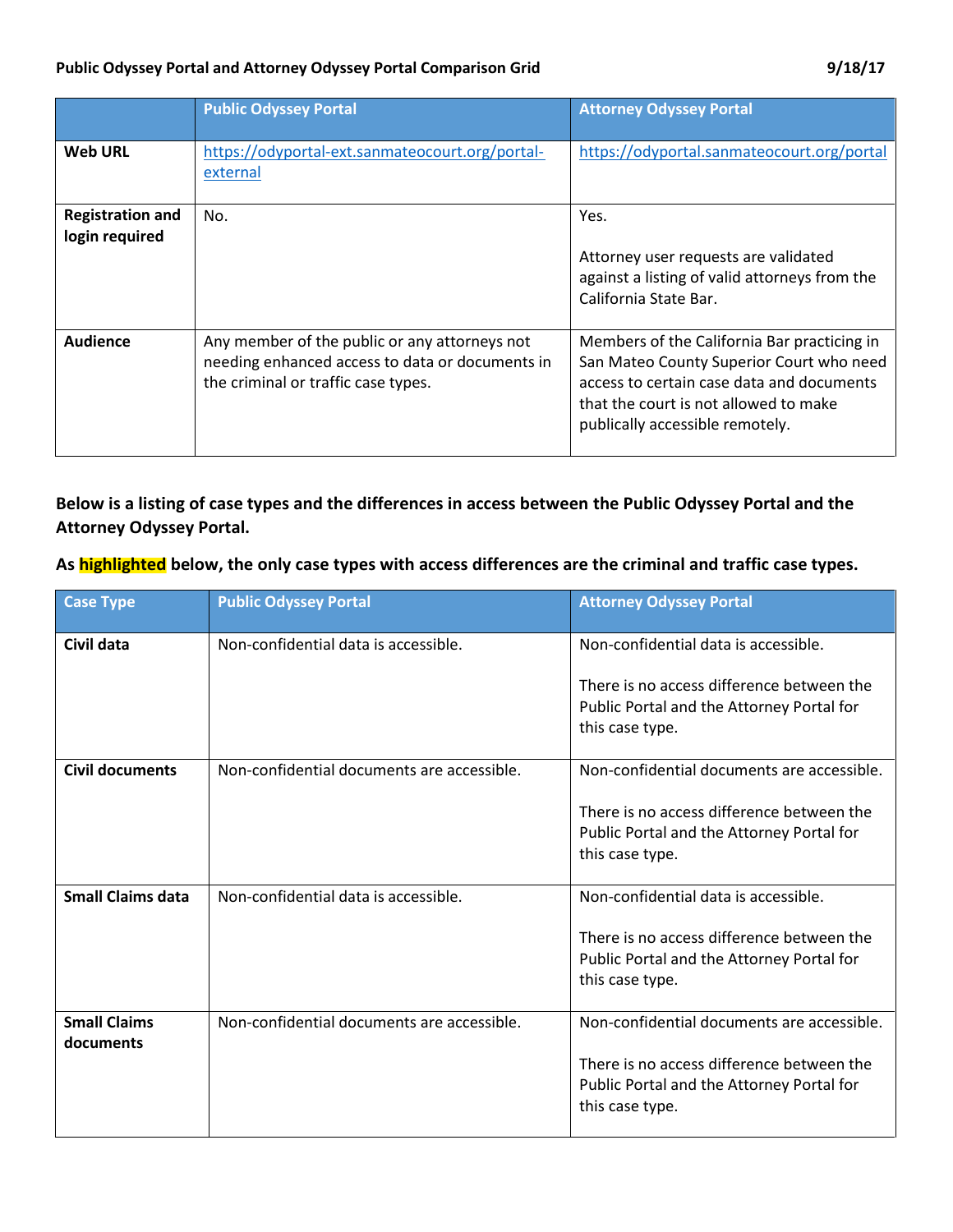| <b>Case Type</b>                   | <b>Public Odyssey Portal</b>               | <b>Attorney Odyssey Portal</b>                                                                            |
|------------------------------------|--------------------------------------------|-----------------------------------------------------------------------------------------------------------|
| <b>Family Law data</b>             | Non-confidential data is accessible.       | Non-confidential data is accessible.                                                                      |
|                                    |                                            | There is no access difference between the<br>Public Portal and the Attorney Portal for<br>this case type. |
| <b>Family Law</b><br>documents     | No documents are accessible remotely.      | No documents are accessible remotely.                                                                     |
|                                    |                                            | There is no access difference between the<br>Public Portal and the Attorney Portal for<br>this case type. |
| Probate data                       | Non-confidential data is accessible.       | Non-confidential data is accessible.                                                                      |
|                                    |                                            | There is no access difference between the<br>Public Portal and the Attorney Portal for<br>this case type. |
| Probate<br>documents               | Non-confidential documents are accessible. | Non-confidential documents are accessible.                                                                |
|                                    |                                            | There is no access difference between the<br>Public Portal and the Attorney Portal for<br>this case type. |
| <b>Adoptions data</b>              | No data is accessible remotely.            | No data is accessible.                                                                                    |
|                                    |                                            | There is no access difference between the<br>Public portal and the Attorney portal for<br>this case type. |
| <b>Adoptions</b><br>documents      | No documents are accessible.               | No documents are accessible.                                                                              |
|                                    |                                            | There is no access difference between the<br>Public Portal and the Attorney Portal for<br>this case type. |
| <b>Juvenile</b><br>Dependency data | No data is accessible.                     | No data is accessible.                                                                                    |
|                                    |                                            | There is no access difference between the<br>Public Portal and the Attorney Portal for<br>this case type. |
| <b>Juvenile</b><br>Dependency      | No documents are accessible.               | No documents are accessible.                                                                              |
| documents                          |                                            | There is no access difference between the<br>Public Portal and the Attorney Portal for<br>this case type. |